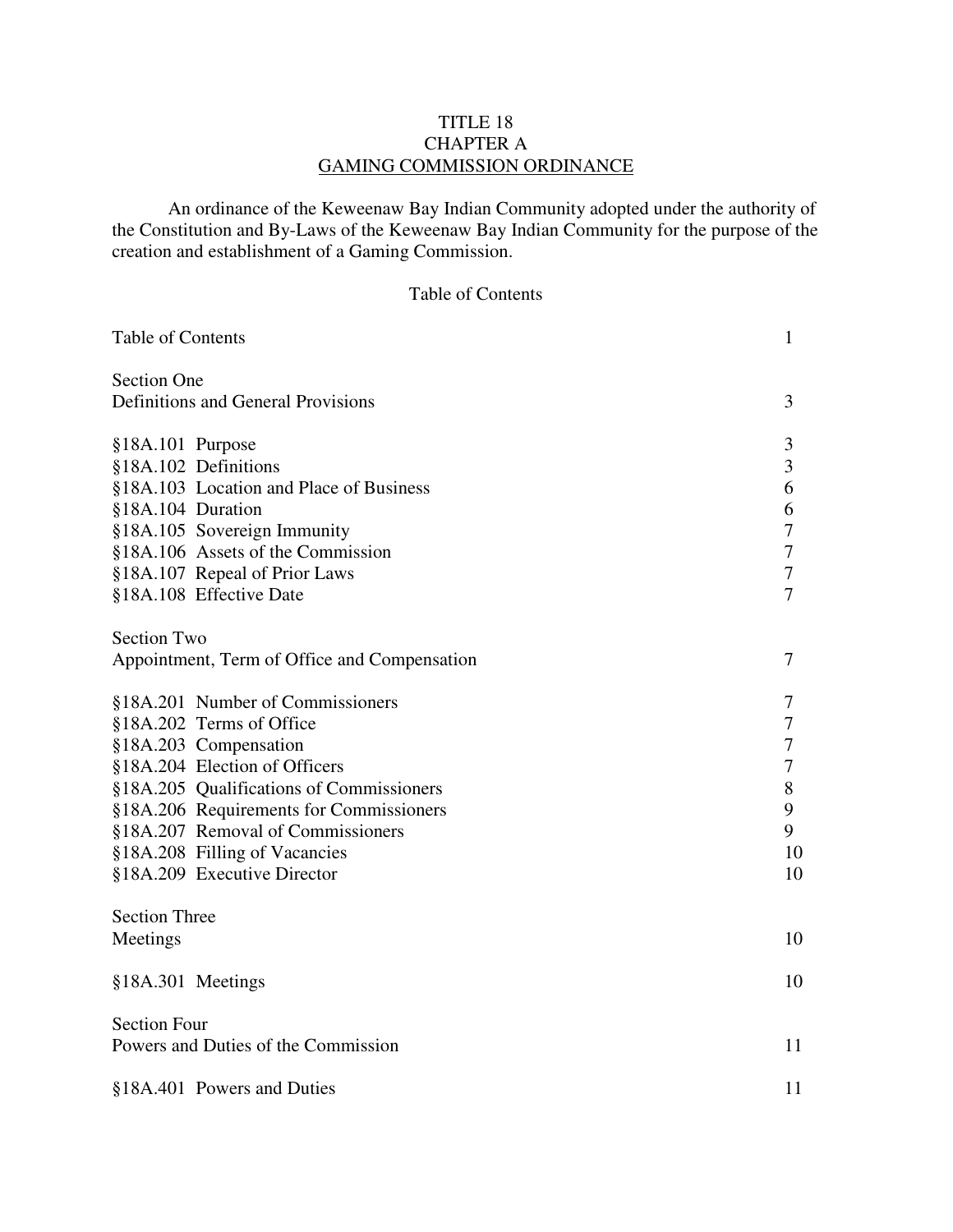| <b>Section Five</b> |                                                    |    |
|---------------------|----------------------------------------------------|----|
| Miscellaneous       |                                                    | 15 |
|                     |                                                    |    |
|                     | §18A.501 Bank Accounts                             |    |
|                     | §18A.502 Investigations                            | 15 |
|                     | §18A.503 Confidential Information                  | 15 |
|                     | §18A.504 Record Keeping Requirements               | 16 |
| <b>Section Six</b>  |                                                    |    |
|                     | Hearing Procedures for Contested Cases             | 16 |
| $$18A.601$ Purpose  |                                                    | 16 |
| §18A.602 Petition   |                                                    | 16 |
| $$18A.603$ Answer   |                                                    | 17 |
|                     | §18A.604 Notice of Hearing                         | 17 |
|                     | §18A.605 Procedural Rules                          | 17 |
|                     | §18A.606 Evidentiary Rules                         | 17 |
|                     | §18A.607 Oaths-Subpoenas-Witness Fees-Depositions  | 18 |
|                     | §18A.608 Stipulated Disposition of Contested Cases | 18 |
|                     | §18A.609 Ex Parte Consultation by the Commission   | 18 |
| §18A.610 Decision   |                                                    | 19 |
|                     | §18A.611 Judicial Review                           | 19 |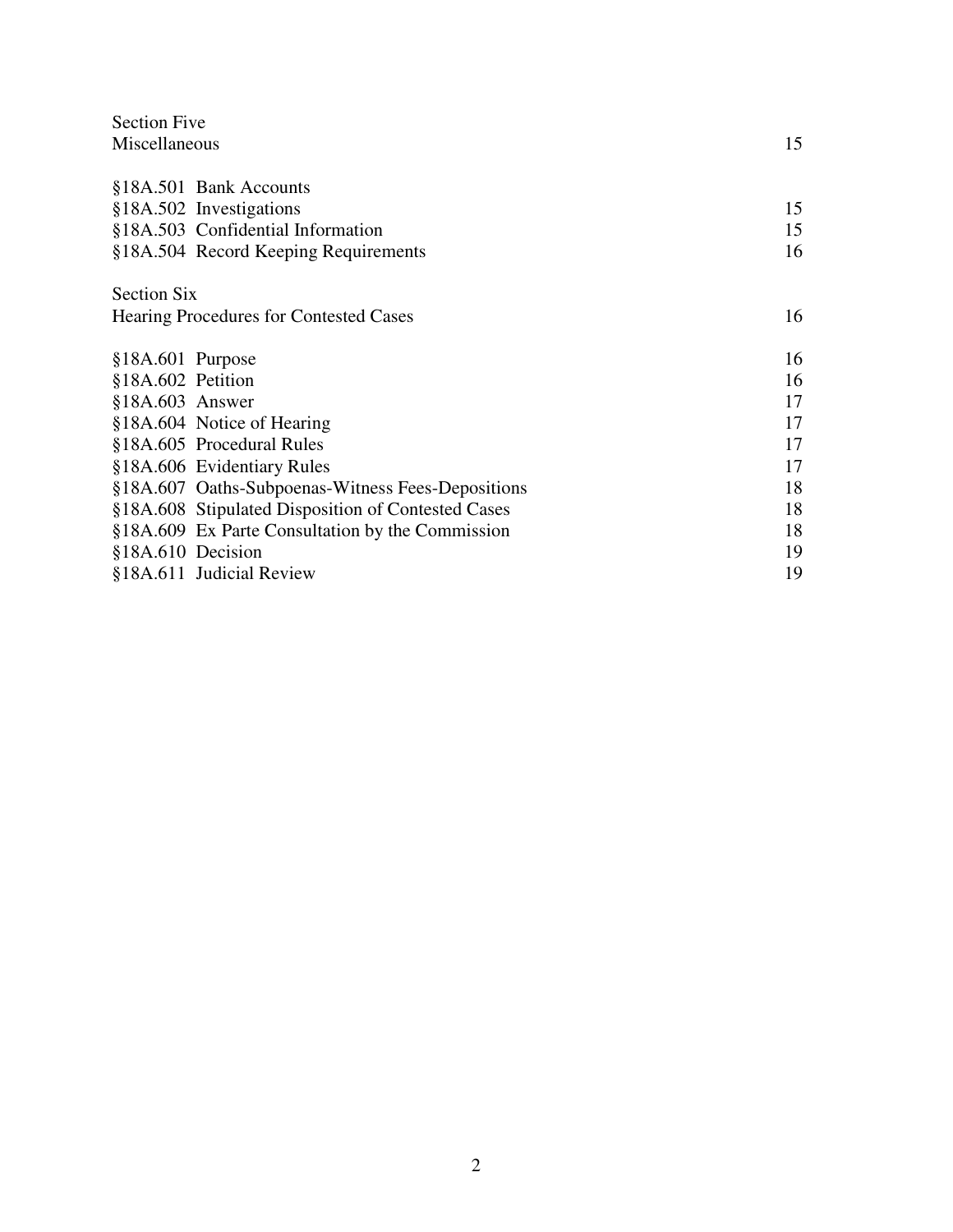## SECTION ONE GENERAL PROVISIONS AND DEFINITIONS

#### §§18A.101 Purpose.

The purpose of this Ordinance is the creation and establishment of a Gaming Commission. The Gaming Commission is the enforcement agency of the Gaming Laws and is responsible for the regulation of Gaming.

## §18A.102 Definitions.

As used in this Ordinance the following words and phrases shall have the following meanings: 1. "Any Thing of Value" means any money or property, favor, gratuity, discount, service, payment, advance, forbearance, loan, gift, or promise of future employment. It includes services as well as gifts of transportation, travel, meals, and lodging, whether provided in-kind or as reimbursement after the expense has been incurred. It does not include anything paid for by a local, state, or the federal government or anything for which fair market value is paid by the recipient.

2. "CEO" means the Chief Executive Officer of the Community.

3. "CFO" means the Chief Financial Officer of the Community.

4. "Chairperson" means that person duly elected by the Commissioners from within its membership to act as the Chairperson of the Commission.

5. "Closely Related" means the father, mother, sibling, spouse or children of a Commissioner.

6. "Commission" means the Gaming Commission of the Community.

7. "Commissioner" means a member of the Gaming Commission.

8. "Community" means the Keweenaw Bay Indian Community.

9. "Conflict of Interest" means the reasonable foreseeability that any personal or economic interest of a Commissioner or of someone Closely Related to a Commissioner will be affected by any decision, enactment, agreement, award or other official action or function of the Commission.

10. "Contested Case" means a proceeding pursuant to the Hearing Procedures for Contested Cases in which the legal rights, duties or privileges of a party are required by this Ordinance to be determined by the Commission.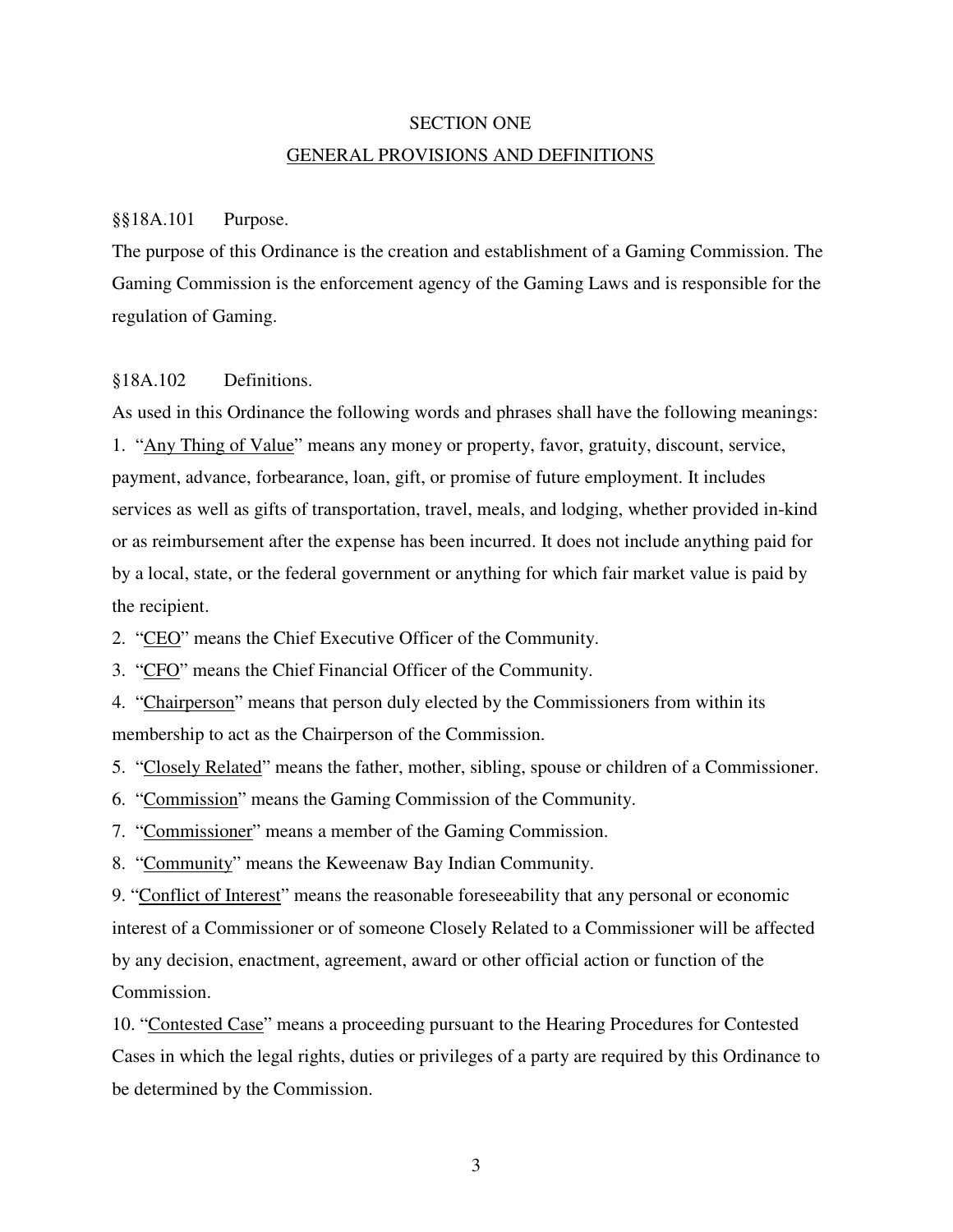11. "Executive Director" means the Executive Director of the Commission.

12. "Gaming" means any activity, operation or game of chance as defined by the Gaming Laws.

13. "Gaming Establishment" means any location or structure within the jurisdiction of the Community, stationary or movable, wherein Gaming is permitted, promoted, performed, conducted, or operated. Gaming Establishment does not include the site of a fair, carnival, exposition, or similar occasion.

14. "Gaming Laws" means laws and regulations providing for the licensing and regulation of Gaming Establishments.

15. "Gaming Management" means the management of Gaming Establishments within the jurisdiction of the Community.

16. "Gaming Commission Regulations" means regulations adopted from time to time by the Commission to implement this Ordinance.

17. "Gaming Regulatory Ordinance" means the Gaming Regulatory Ordinance of the Keweenaw Bay Indian Community.

18. "Gaming Vendors" means vendors of Gaming Equipment or services, including cashrelated services, to a Gaming Establishment or Operator with a value of \$5,000.00 or more annually.

19. "GED" means General Education Diploma.

20. "Hearing Procedures for Contested Cases" means hearing procedures for contested cases for the Commission.

21. "IGRA" or "Indian Gaming Regulatory Act" means Public Law 100-497, 102 Stat. 2426. 25 U.S.C.2701, et seq. (1988), as amended.

22. "Key Employee" means:

(a) A person who performs one or more of the following functions:

- (i) Bingo caller;
- (ii) Counting room supervisor;
- (iii) Chief of security;
- (iv) Custodian of gaming supplies or cash;
- (v) Floor manager;
- (vi) Pit boss;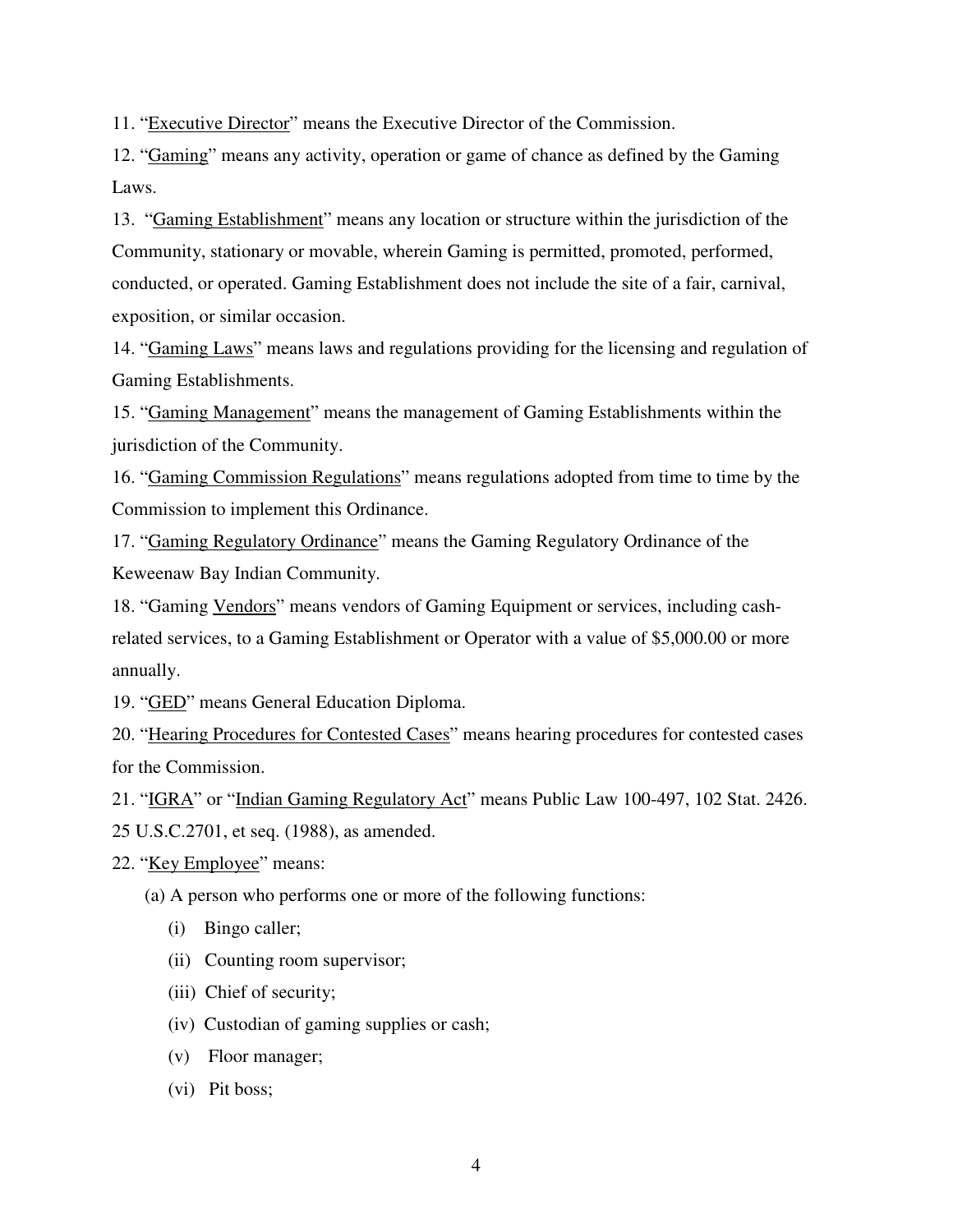(vii) Dealer;

(viii) Croupier;

(ix) Approver of credit; or

(x) Custodian of gambling devices including persons with access to cash and accounting records within such devices;

 (b) If not otherwise included, any other person whose total cash compensation is in excess of \$50,000 per year;

 (c) If not otherwise included, the four most highly compensated persons in the Gaming Establishment; or

 (d) Any employee whom the Commission may by written notice classify as a Key Employee.

23. "Malfeasance" means a wrongdoing, an unlawful act or misconduct by a public official.

24. "Management" means the process of leading and directing a Gaming Establishment through the deployment and manipulation of resources (human, financial, material, intellectual or intangible) and includes the individuals charged with the responsibility of conducting this process.

25. "Management Contract" means any contract, subcontract or collateral agreement between the Community and a contractor or between a contractor and a subcontractor if the contract or agreement provides for the management of all or part of a Gaming Establishment.

26. "Misfeasance" means the commission of a lawful act in a wrongful manner.

27. "Net Proceeds" means gross gaming revenues less:

(a) Amounts paid out as, or paid for, prizes; and

(b) Total gaming related operating expenses, excluding management fees.

28. "NIGC" means the National Indian Gaming Commission.

29. "Nonfeasance" means a failure to perform a duty when the necessity exists.

30. "Ordinance" means this Gaming Commission Ordinance.

- 31. "Primary Management Official" means:
	- (a) The person having management responsibility for a Management Contract;
	- (b) Any person who has authority:
		- (i) To hire and fire employees; or
		- (ii) To set up an operating policy for the Gaming Establishment; or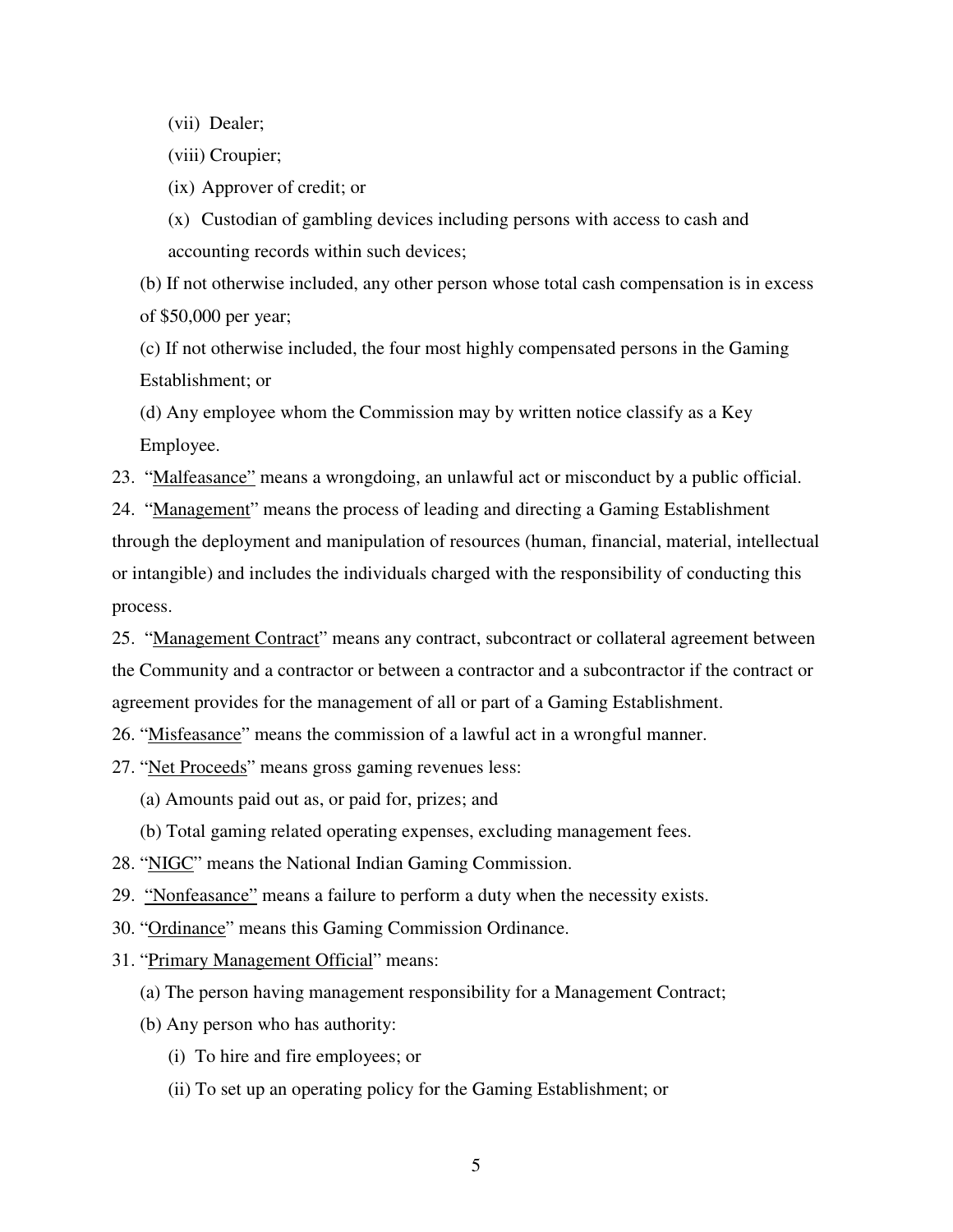(c) For financial management.

32. "Reservation" means all lands within the original confines of the L'Anse Federal Indian Reservation, reserved to the Community in the Treaty of 1854, and all other lands added thereto by Executive Order, federal statute or other legal action.

33. "Robert's Rules of Order" means the current edition of Robert's Rules of Order edited by John Sherman.

34. "Secretary" means that person duly elected by the Commissioners from within its membership to act as the Secretary of the Commission.

35. "Tribal" or "Tribally" means relating to the Community.

36. "Tribal Council" means the Tribal Council of the Community.

37. "Tribal Court" means the Tribal Court of the Community.

38. "Tribal Law" means the laws and regulations of the Community.

39. "Tribal/State Compact" means any gaming compact between the Community and the State of Michigan as authorized by the Indian Gaming Regulatory Act.

40. "Vice Chairperson" means that person duly elected by the Commissioners from within its membership to act as the Vice Chairperson of the Commission.

§18A.103 Location and Place of Business.

The Commission shall maintain its office(s) on the Reservation.

## §18A.104 Duration

The Commission shall have perpetual existence unless dissolved under the laws of the Community.

§18A.105 Sovereign Immunity.

The Commission, its employees and agents, and the Commissioners shall have the same governmental privileges and immunities as the Community.

§18A.106 Assets of the Commission.

The Commission shall have only those assets specifically assigned to it by the Community or acquired in its name by the Community or by the Commission on its own behalf.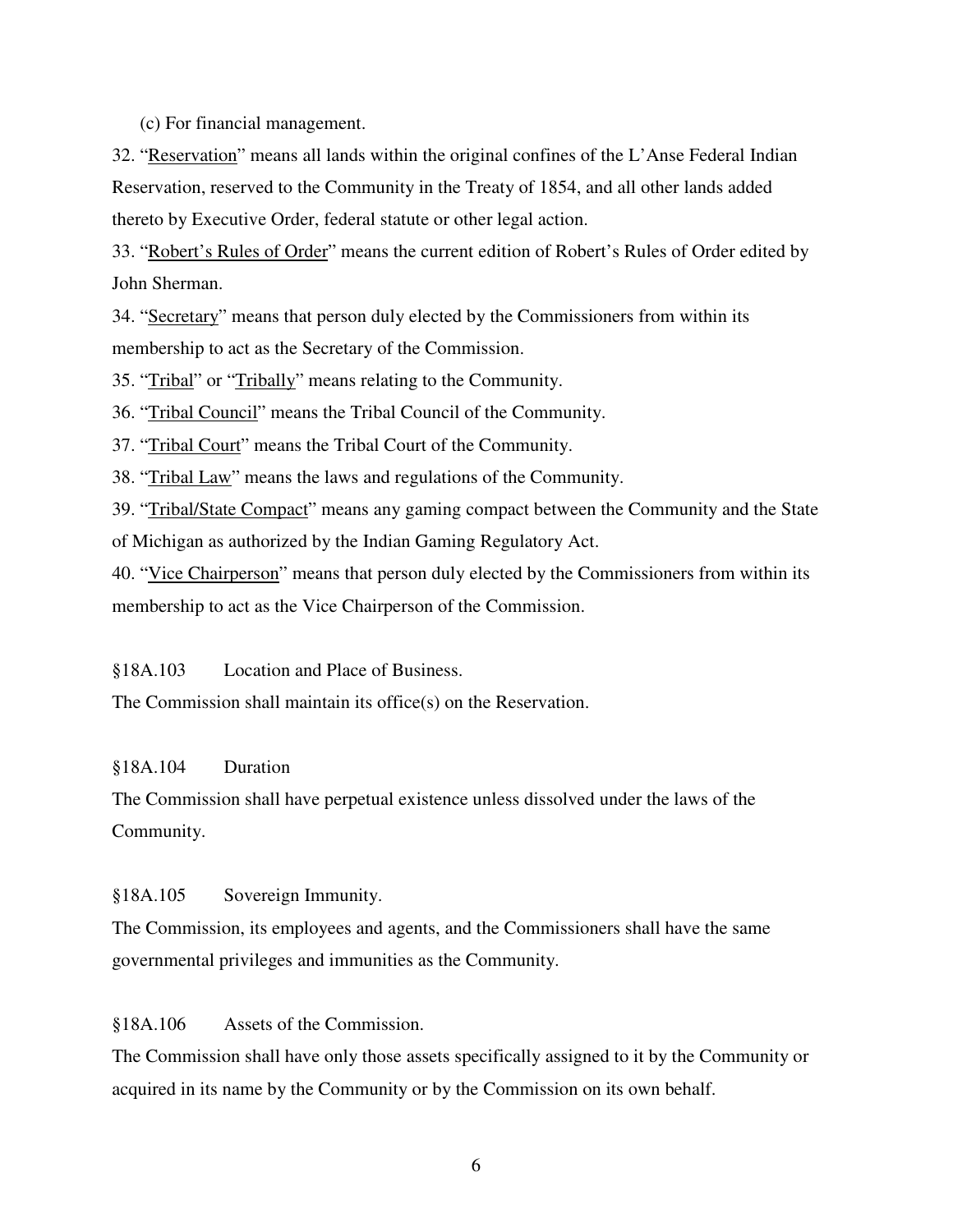#### §18A.107 Repeal of Prior Laws.

All provisions included in the Keweenaw Bay Indian Community Gaming Ordinance, approved by the NIGC on March 3, 1994 and published in Volume 59, No. 42 of the Federal Register on pp. 10185-86, which pertain to the authority of the Tribal Council to exercise licensing, administrative, approval and other regulatory functions under said Ordinance, are hereby repealed.

#### §18A.108 Effective Date.

Subsections 18A.201 through 18A.208 of this Ordinance shall take immediate effect. The remaining sections and subsections of this Ordinance shall take effect on October 1, 2006.

#### SECTION TWO

#### APPOINTMENT, TERM OF OFFICE AND COMPENSATION

## §18A .201 Number of Commissioners.

The Commission shall consist of three (3) members, each of whom shall be appointed to office by the Tribal Council.

### §18A.202 Terms of Office.

Initially each Commissioner shall be appointed to serve a three (3) year term of office. At the expiration of the three (3) year term, the Commissioners shall be appointed to staggered terms of office as follows: one Commissioner shall be appointed for a one (1) year term of office, one Commissioner shall be appointed to a two (2) year term, one Commissioner shall be appointed to a three (3) year term,

#### §18A.203 Compensation.

The Commissioners shall be paid wages or stipends as determined by the Tribal Council.

#### §18A.204 Election of Officers.

(A) During its monthly meeting in January, the Commission shall, among others, elect its officers for the upcoming year. If there is more than one meeting of the Commission scheduled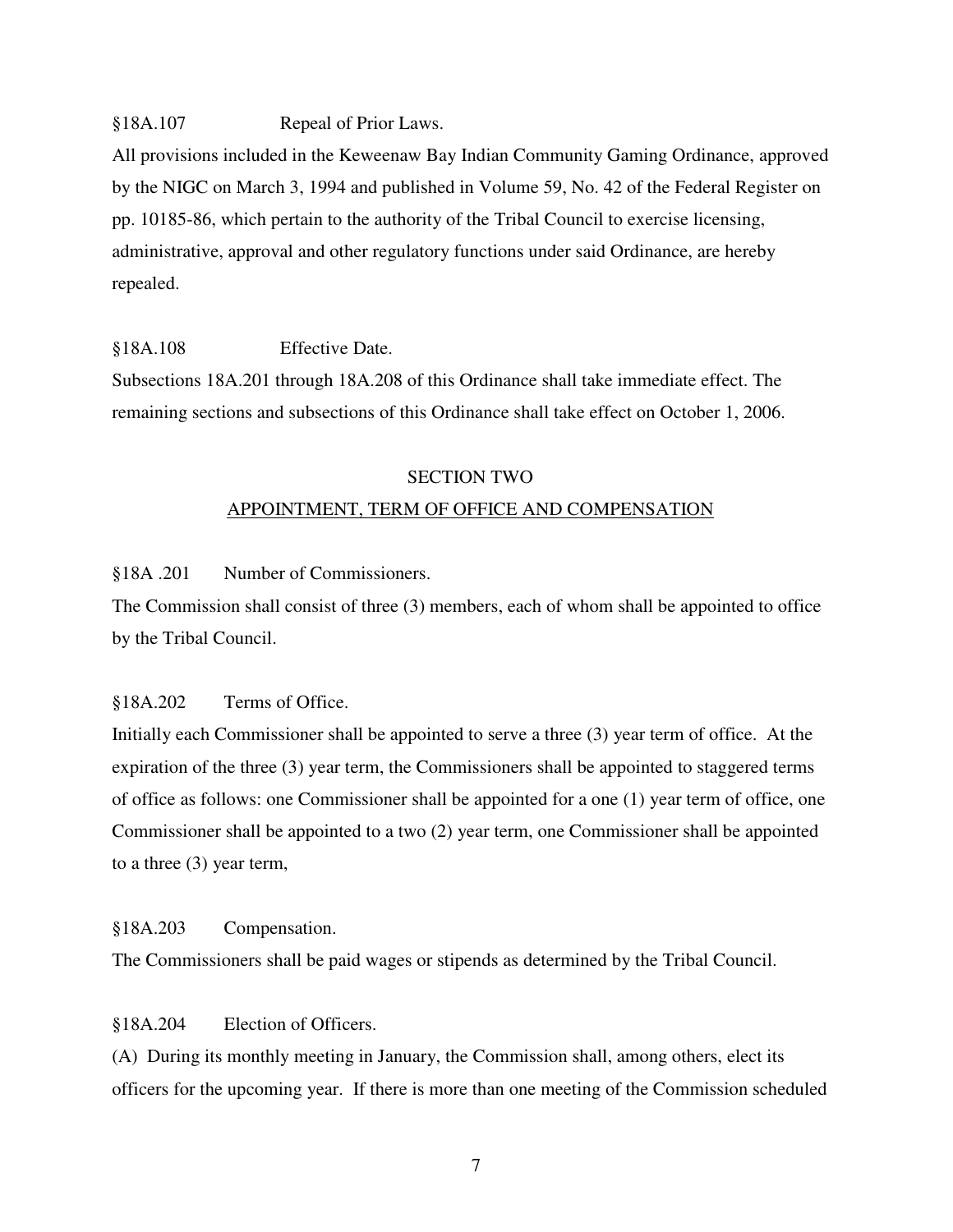for the month of January, the election meeting shall be the first meeting of the Commission in the month of January. At this meeting, the Commissioners shall elect from within its membership a Chairperson, a Vice Chairperson and a Secretary. The term of office for each officer shall be for a period of one year. A simple majority vote of the Commissioners is required for an officer to be elected. In the event an officer is unable or unwilling to serve the entire term or is removed from office, an interim election shall be held to fill the vacancy.

(B) The Chairperson shall have authority to conduct the meetings of the Commission and shall sign all orders and official correspondence on behalf of the Commission.

(C) In the absence of the Chairperson, the Vice Chairperson assumes the authority of the Chairperson.

(D) The Secretary performs administrative functions for the Commission. Among other functions, the Secretary shall administer oaths. When the Secretary is absent from a meeting or hearing, or otherwise unable to perform his or her duties, the Commission shall appoint an acting Secretary for the purpose of fulfilling these functions at the meeting or hearing.

§18A.205 Qualifications of Commissioners.

The Commissioners shall have at least the following qualifications:

(A) A Commissioner shall be an enrolled member of the Community and shall be at least twenty-five (25) years old.

(B) A Commissioner must pass a background test, drug screening, and pre-employment physical.

(C) No person shall serve as Commissioner if the person has been convicted of or entered a plea of guilty or no contest to a felony of any kind or a misdemeanor related to illegal gaming, bribery, drug abuse, or dishonest act.

(D) A Commissioner must have a high school diploma or GED.

(E) A Commissioner shall not have a Conflict of Interest unless such Conflict of Interest has been fully disclosed to the entire Commission and to the Tribal Council and both entities have approved or waived the Conflict of Interest, separately from each other and in duly adopted resolutions.

(F) A Commissioner must not hold any elected position within the Community while at the same time serving as Commissioner.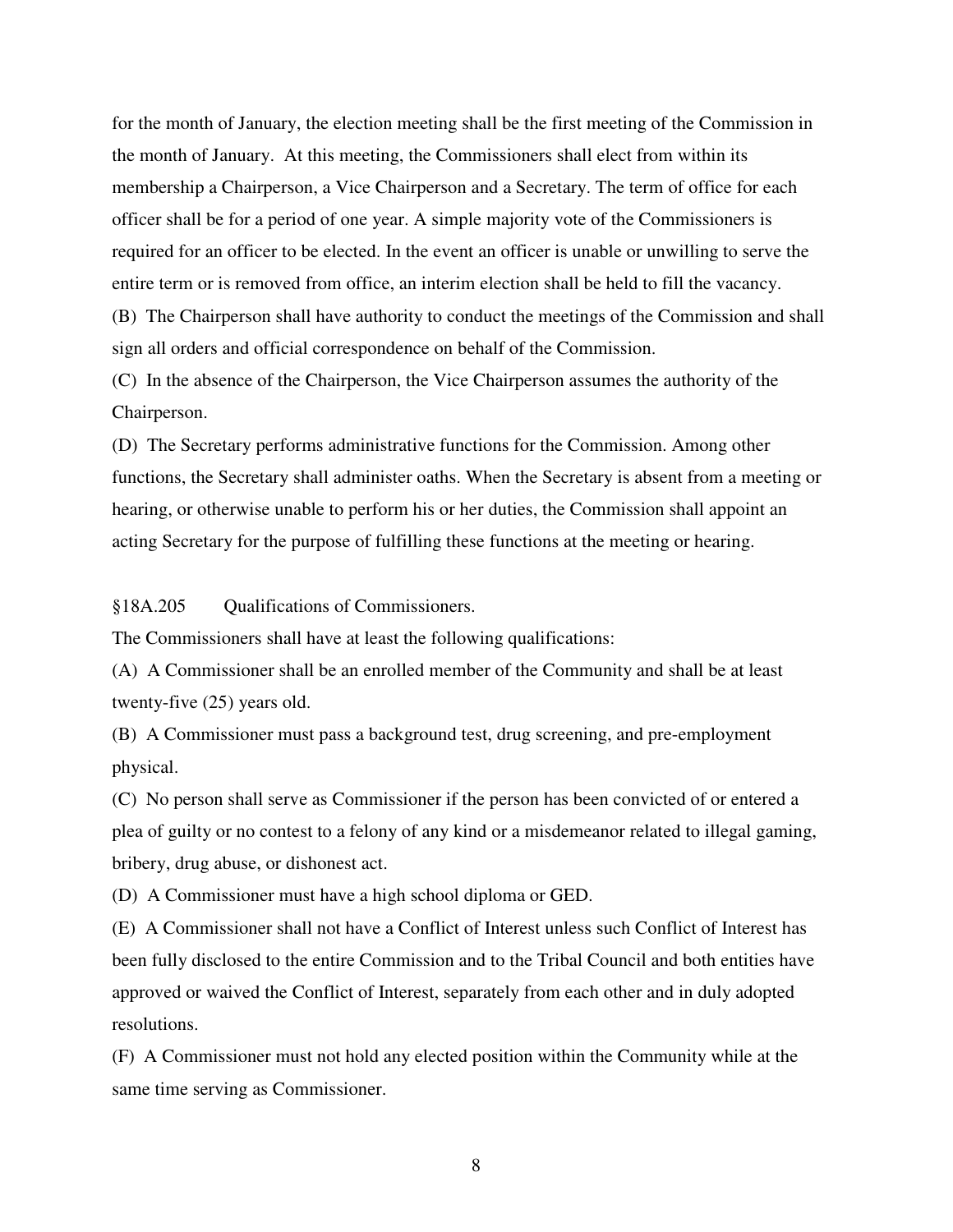(G) A Commissioner must not hold the position of CEO or CFO while at the same time serving as Commissioner.

(H) A Commissioner shall not be an employee of the Commission.

(I) A Commissioner shall not be employed in any capacity by a Gaming Establishment.

(J) A Commissioner must have demonstrated extensive knowledge of federal Indian law, the Indian Gaming Regulatory Act and related statutes and regulations by possessing three (3) years experience in casino management, prior Gaming Commissioner, or related education in business, finance or law.

#### §18A.206 Requirements for Commissioners.

The Commissioners shall adhere to the following requirements:

(A) A Commissioner must not accept gifts or Any Thing Of Value from any source involving Gaming while serving as Commissioner.

(B) A Commissioner must not gamble in any Gaming Establishment subject to the provisions of this Ordinance or the Gaming Regulatory Ordinance while serving as Commissioner.

(C) The Community's drug free work policy.

(D) Complete a certification process within one year of appointment.

## §18A.207 Removal of Commissioners.

A Commissioner may be removed by the Tribal Council for neglect of duty, malfeasance, misfeasance, nonfeasance, misconduct in office, or for any conduct that threatens the honesty or integrity of the Commission or otherwise violates any provision of this Ordinance, the Gaming Regulatory Ordinance, or any rules or regulations thereunder. Except as provided below, no Commissioner may be removed without notice and an opportunity for a hearing before the Tribal Council, and then only after the Commissioner has been given written notice of the specific charges at least ten days prior to such hearing. At any such hearing, the Commissioner shall have the opportunity to be heard in person or by counsel and to present witnesses on his or her behalf. If the Tribal Council determines that the immediate removal of a Commissioner is necessary to protect the interests of the Community, the Tribal Council may immediately remove the Commissioner on a temporary basis, and the issue of permanent removal shall be determined by formal hearing before the Tribal Council. A record of all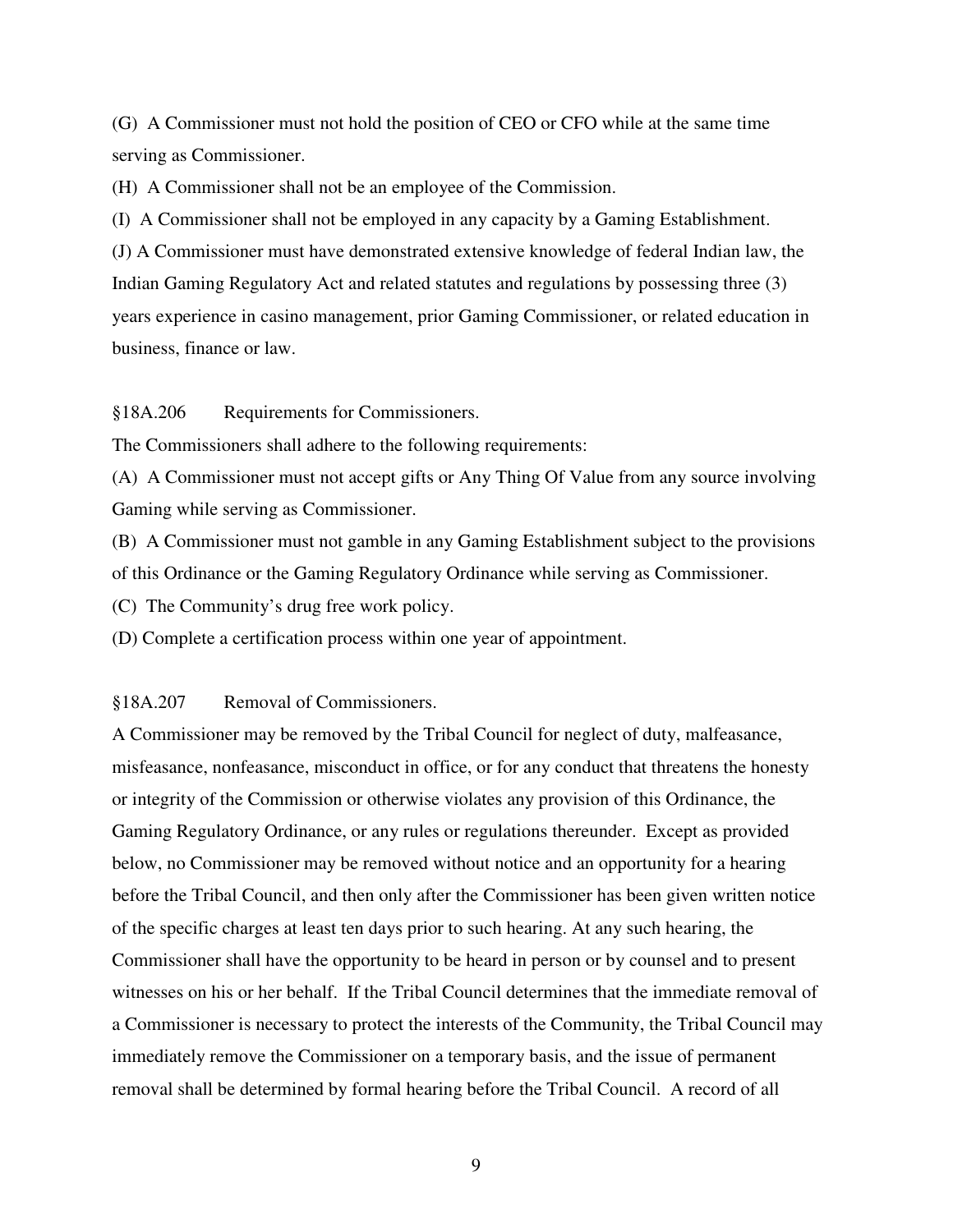removal proceedings together with the charges and findings thereon shall be kept by the Secretary of the Tribal Council.

## §18A.208 Filling of Vacancies.

If any Commissioner shall die, resign, be removed, or for any reason be unable to serve as a Commissioner, the Tribal Council shall declare his or her position vacant and shall appoint another person to fill the unexpired term of the vacant position.

#### §18A.209 Executive Director.

(A) The Commission shall hire an Executive Director who shall be responsible for the day-today monitoring of Gaming activities, including the implementation and enforcement of the Gaming Commission Regulations promulgated by the Commission.

(B) The Executive Director shall, subject to the approval of the Commission, perform all duties, exercise all powers, assume and discharge all responsibilities, and carry out and effect all purposes of this Ordinance, the Gaming Regulatory Ordinance, and any rules or regulations thereunder, related to the establishment of all Gaming activity. The duties of the Executive Director include, but are not limited to, the following:

(1) Monitor the Gaming Establishments with respect to their compliance with the Gaming Laws.

(2) Communicate with the NIGC as necessary and appropriate and ensure compliance with the rules and regulations of that agency where necessary.

(3) Communicate with Gaming Management on behalf of the Commission.

(4) Review with the Commission all records, documents, and anything else necessary and pertinent to the enforcement of any and all provisions of this Ordinance.

(5) Recommend to the Commission whether sanctions should be imposed on any person subject to the provisions of this Ordinance.

(6) Execute other responsibilities as imposed by the Gaming Laws or as directed by the Commission.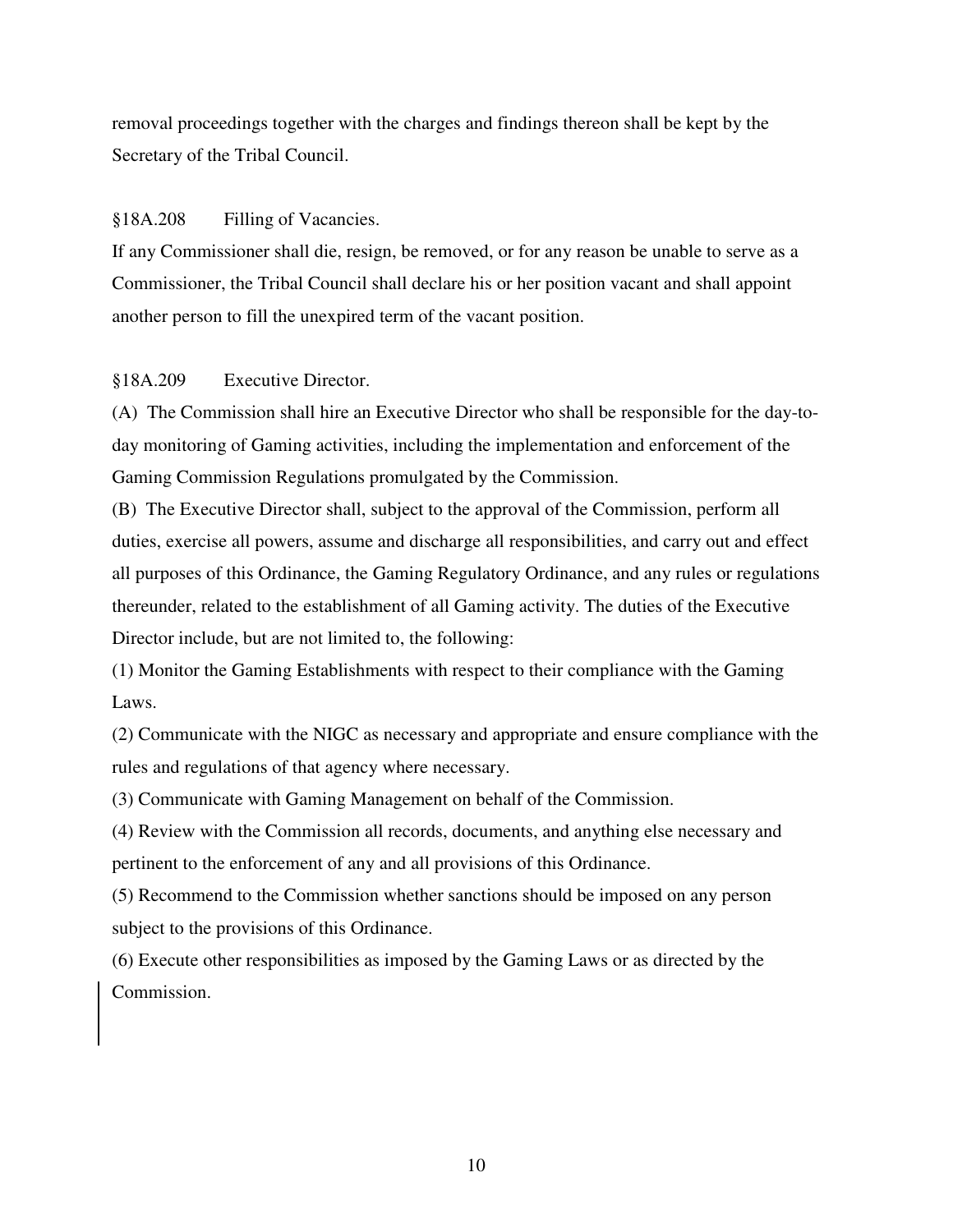## SECTION THREE MEETINGS

#### §18A.301 Meetings.

A) The Commission shall hold at least one regularly scheduled monthly meeting that shall take place on the date and time determined by the Commission.

(B) Special meetings may be called at the request of the Chairperson. Special meetings may also be called with a three day notice by a simple majority of the Commissioners.

(C) If a Commissioner has unexcused absences for more than three consecutive meetings of the Commission, the Commissioner may be removed from his or her office by vote of the Commission. A record of all removal proceedings together with the charges and findings thereon shall be kept by the Secretary of the Commission and the record of the proceedings shall be transmitted to the Secretary of the Tribal Council.

(D) A quorum for all meetings shall consist of a simple majority of Commissioners.

(E) All questions arising in connection with the action of the Commission shall be decided by a simple majority vote. At the request of any Commissioner, a vote required by the Commission may be taken by secret ballot.

(F) Closed Sessions may be used when deemed necessary by a simple majority vote of the Commission. Closed Sessions are closed to all persons except members of the Commission, necessary staff as designated by the Commission and express invitees. Closed Sessions shall be commenced and adjourned by motion duly passed. No decisions shall be made in Closed Session. Use of Closed Sessions shall be limited to matters of personnel or other issues of a confidential or privileged nature.

(G) The meetings of the Commission shall be governed by Robert's Rules of Order.

(H) The President of the Tribal Council may attend all meetings of the Commission as an "ex officio" member of the Commission, but shall not have the authority to vote on any matter brought before the Commission and the presence of the President of the Tribal Council at any meeting shall not be counted for the purpose of determining a quorum.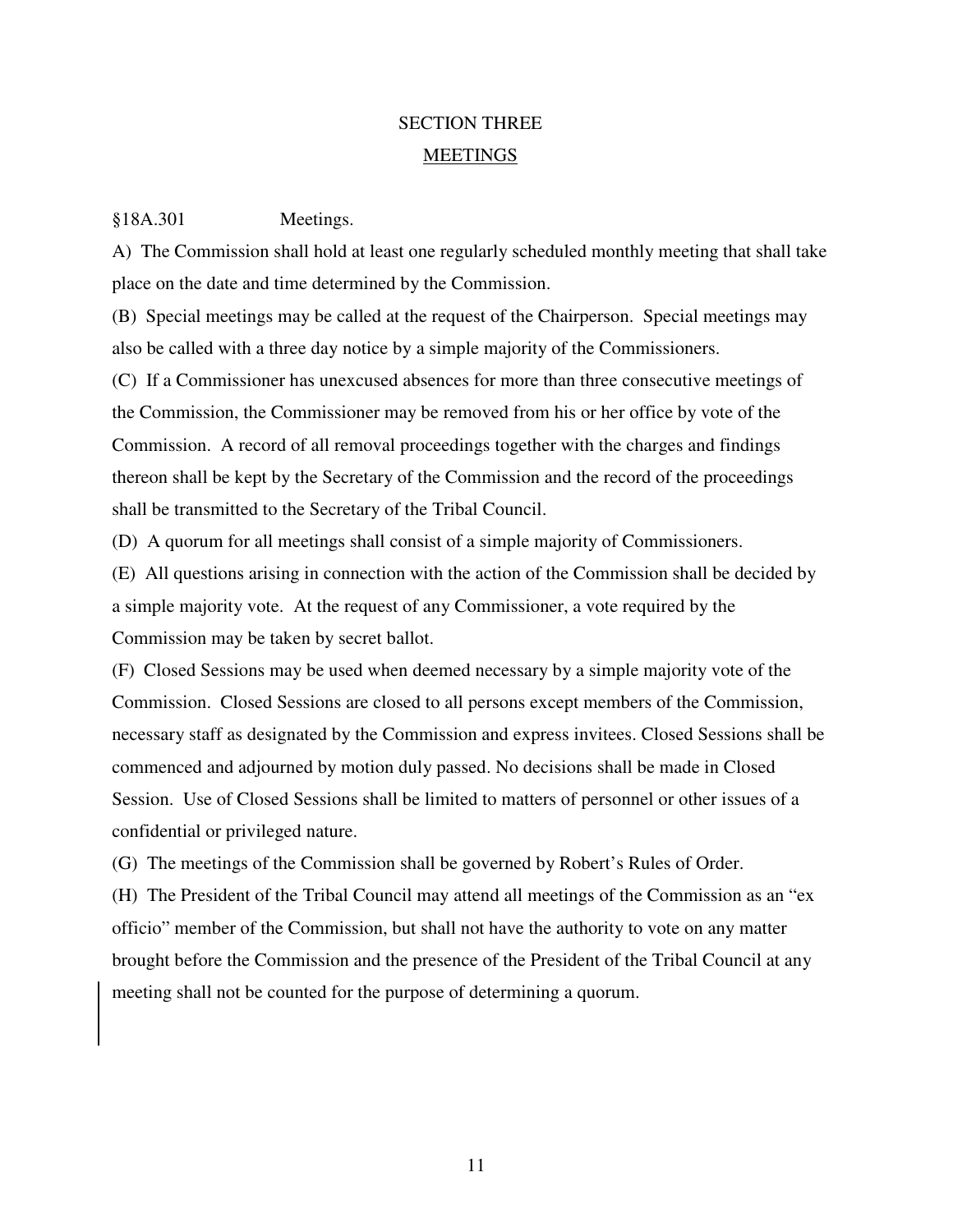# SECTION FOUR POWERS AND DUTIES OF THE COMMISSION

#### §18A.401 Powers and Duties.

The Commission is hereby delegated the authority to exercise governmental functions of the Community for the purposes of regulating Gaming, including rule-making authority. Notwithstanding the forgoing, the authority of the Commission shall not include the authority to enact laws or ordinances, which authority is reserved to the Tribal Council. The authority of the Commission shall include the power and duty to:

(A) Issue, suspend, revoke and renew Gaming Establishment Licenses, Gaming Employee Licenses and Gaming Vendor Licenses

(B) Issue citations and assess fines for violations of applicable Gaming Laws.

(C) Conduct background investigations of applicants and licensees and provide that oversight of licensees is conducted on an ongoing basis. The Commission shall provide that all applications and background investigations are completed so that no person or entity shall be eligible for licensure or employment in or with any Gaming Establishment if that person's prior activities, criminal record, if any, or reputation, habits and associations (i) pose a threat to the public interest or to the effective regulation of Gaming, or (ii) create or enhance the dangers of unsuitable, unfair, or illegal practices, methods or activities in the conduct of Gaming.

(D) Receive and review investigative reports from employees of the Commission and request additional information regarding such investigations, as needed, in the licensing and waiver process.

(E) Cause completed employment applications and completed investigative reports for Primary Management Officials and Key Employees to be forwarded to the NIGC in accordance with the Gaming Laws.

(F) Review an applicant's prior activities, criminal record if any, reputation, habits and associations, to make a finding concerning the eligibility of the applicant for licensing as operator or employee of a Gaming Establishment or vendor to a Gaming Establishment. (G) Require all Gaming Establishments to provide to the Commission, annually, an independent audit by a certified public accountant for review by the Commission. The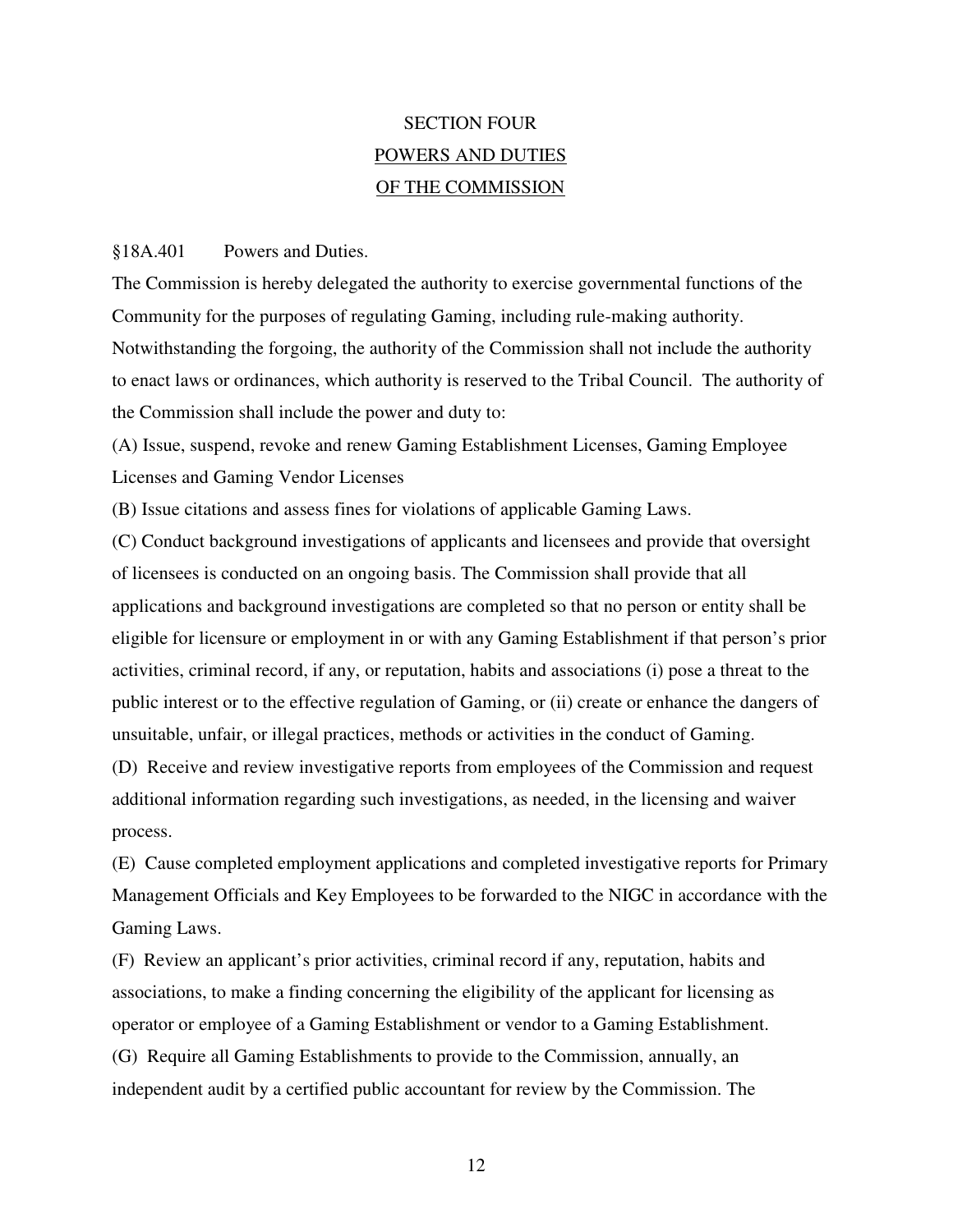compensation for each certified public accountant shall be paid directly by the Gaming Establishment to the certified public accountant.

(H) Conduct, at its discretion, its own audit of all Gaming Establishments in addition to the outside audit provided for in Paragraph (G) above. Within two weeks after completion of the audit conducted by the Commission, the Gaming Establishment shall pay to the Commission all costs incurred by the Commission for the audit.

(I) May promulgate Gaming Commission Regulations from time to time.

(J) Monitor and regulate all Gaming activities for compliance with the Gaming Laws and shall have such access to Gaming Establishments and Gaming employees as necessary in order to enforce the Gaming Laws.

(K) Interact with other regulatory and law enforcement agencies regarding the regulation of Gaming.

(L) Conduct investigations of possible violations and take appropriate enforcement action with respect to the Gaming Laws.

(M) Provide independent reports to the Tribal Council on the status of all Gaming activities subject to the provisions of this Ordinance and the Gaming Regulatory Ordinance.

(N) Administer oaths, take testimony and conduct Contested Case hearings, including matters related to the revocation of Gaming Employee Licenses or any other licenses the Commission is authorized to issue.

(O) Maintain records on licenses and permits and on persons denied licenses or permits including persons otherwise prohibited from engaging in Gaming activities within the Community's jurisdiction.

(P) Establish or approve regulations for new games consistent with the requirements of the applicable Gaming Laws; provided, that this Paragraph (P) shall not apply to Class I games as defined in the Gaming Regulatory Ordinance.

(Q) Make determinations with regards to the classification of new games as Class I, Class II or Class III games as defined in the Gaming Regulatory Ordinance.

(R) Review from time to time the video surveillance standards as may be required by applicable Gaming Laws.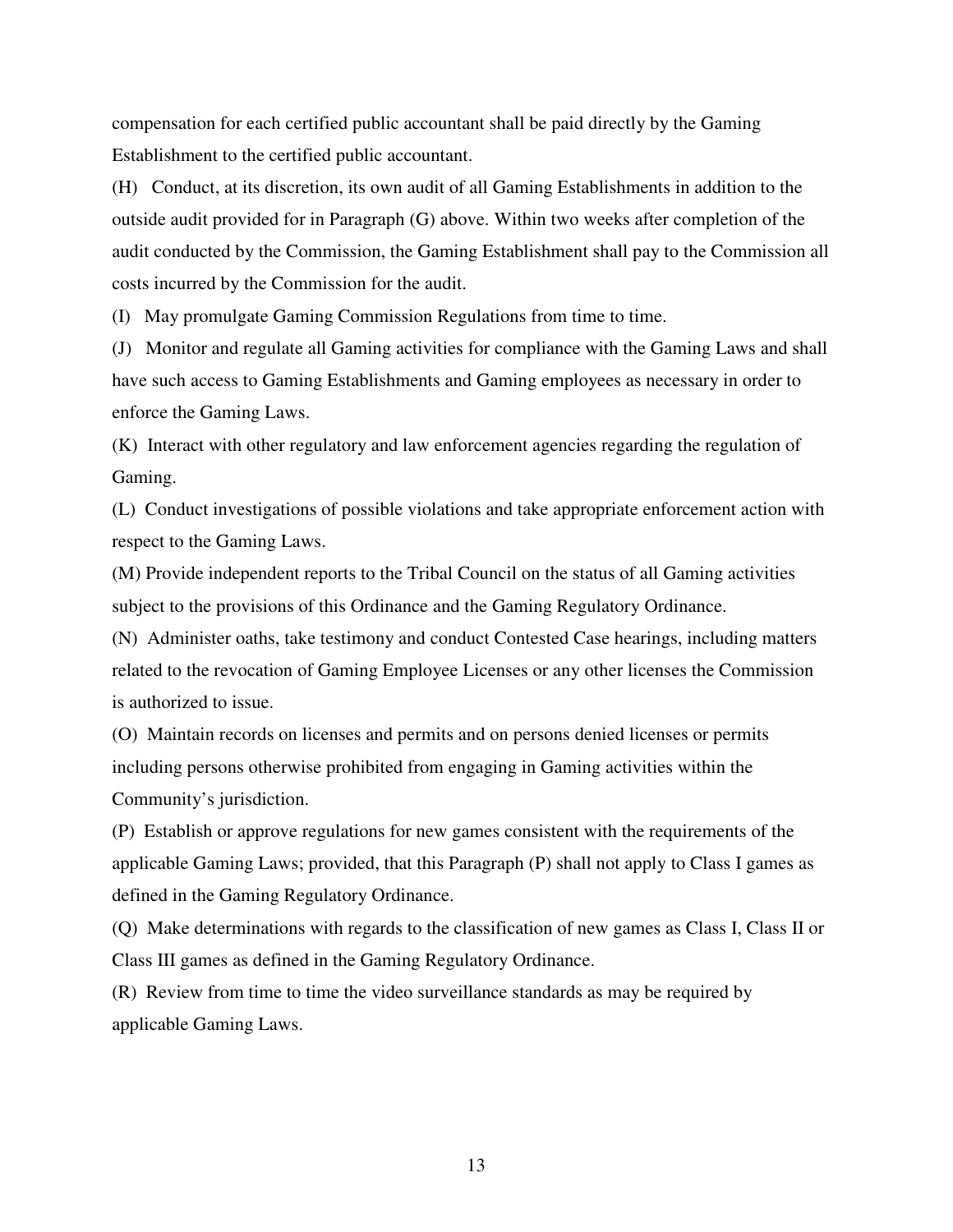(S) Commence proceedings under the Gaming Laws in any court of competent jurisdiction and arbitrate, compromise, negotiate or settle any dispute relating to the Commission's authorized activities.

(T) With prior approval of the Tribal Council, make application and accept grants and other awards from private and governmental sources in carrying out or furthering the purposes of the Commission.

(U) Require the filing of any records, forms and reports and all other information relating to any Gaming Establishment or any investigation as required by applicable Gaming Laws.

(V) Submit to the Tribal Council on a regular basis minutes from all meetings of the Commission and a monthly status report on all activities of the Commission.

(W) Provide for an internal system of record keeping with adequate safeguards for preserving confidentiality as deemed necessary by the Commission.

(X) Adopt, from time to time, a schedule of fees to be charged for licenses issued pursuant to this Ordinance or the Gaming Regulatory Ordinance.

(Y) Adopt, from time to time, a schedule of fees and charges for services rendered relating to transcripts and the furnishing or certifying of copies of proceedings, files and records.

(Z) Issue orders requiring compliance with the Gaming Laws.

(AA) Issue an order of temporary or permanent closure of any Gaming Establishment.

(BB) Issue decisions in Contested Cases.

(CC) Enter unannounced upon any premises of any Gaming Establishment for the purpose of conducting audits and inspections and examining accounts, books, records, papers and documents. Each Gaming Establishment shall facilitate such audits, inspections and examinations by giving every reasonable aid to the Commission.

(DD) Issue subpoenas for the attendance of witnesses and subpoenas for the production of books, ledgers, records, memoranda, electronically retrievable data, and other pertinent documents, at Contested Case hearings pursuant to Chapter Six of this Ordinance.

(EE) Adopt and implement Tribal Internal Control Standards (TICS) for the operation of all Gaming Establishments subject to this Ordinance and the Gaming Regulatory Ordinance. TICS shall be set out in separate regulations.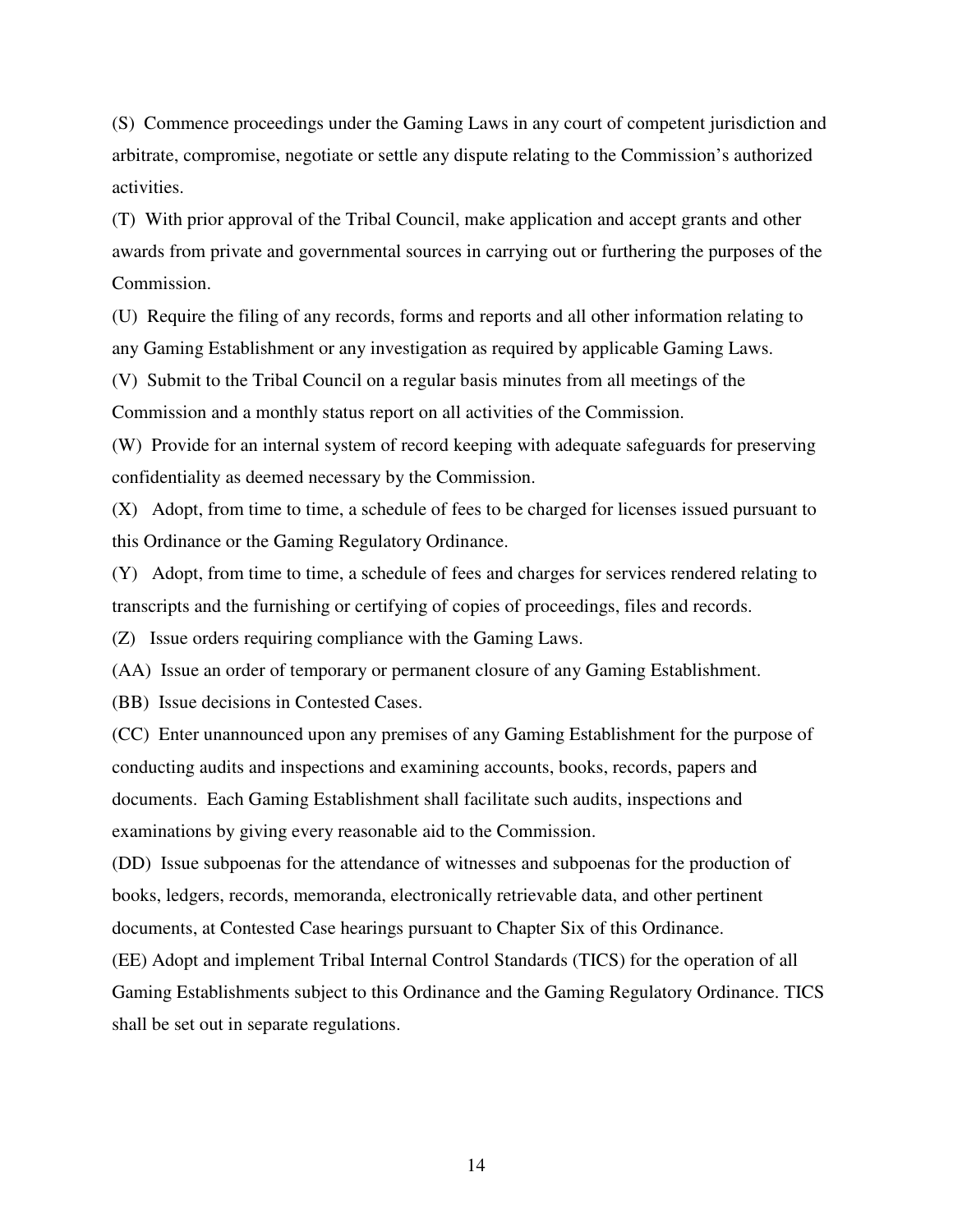FF. Exercise all authority delegated to it or conferred upon it by law and take all action that shall be reasonably necessary and proper for carrying into execution the foregoing powers and all of the powers vested in the Commission by any of the Gaming Laws.

## SECTION FIVE **MISCELLANEOUS**

#### §18A.501 Bank Accounts.

The Commission shall establish and maintain such bank accounts as may be necessary for the Commission's operation consistent with Tribal internal controls related to money handling.

#### §18A.502 Investigations.

(A) The Commission, upon the Commission's own initiative or whenever the Commission may deem it necessary in the performance of its duties or the exercise of its powers, may investigate and examine the operation and premises of any Gaming Establishment that is subject to the provisions of the Gaming Laws.

(B) If, during any phase of the investigation, the Commission finds any potential violation of criminal law with regards to the operation of the Gaming Establishment, the Executive Director shall immediately notify the proper law enforcement authorities of such activities.

#### §18A.503 Confidential Information.

(A) The Commission shall maintain as confidential (a) all information specified as confidential by the Gaming Establishment or the Gaming Laws, (b) all information gathered in the background investigation and licensing process, (c) all financial information regarding performance of the Gaming Establishments subject to this Ordinance and (d) all personnel information concerning employees of the Gaming Establishment.

(B) Any violation of this confidentiality provision by a Commissioner or employee of the Commission shall subject the Commissioner or employee to disciplinary action by the Commission and may be deemed cause for suspension, revocation or termination of the Commissioner or the employee, as the case may be.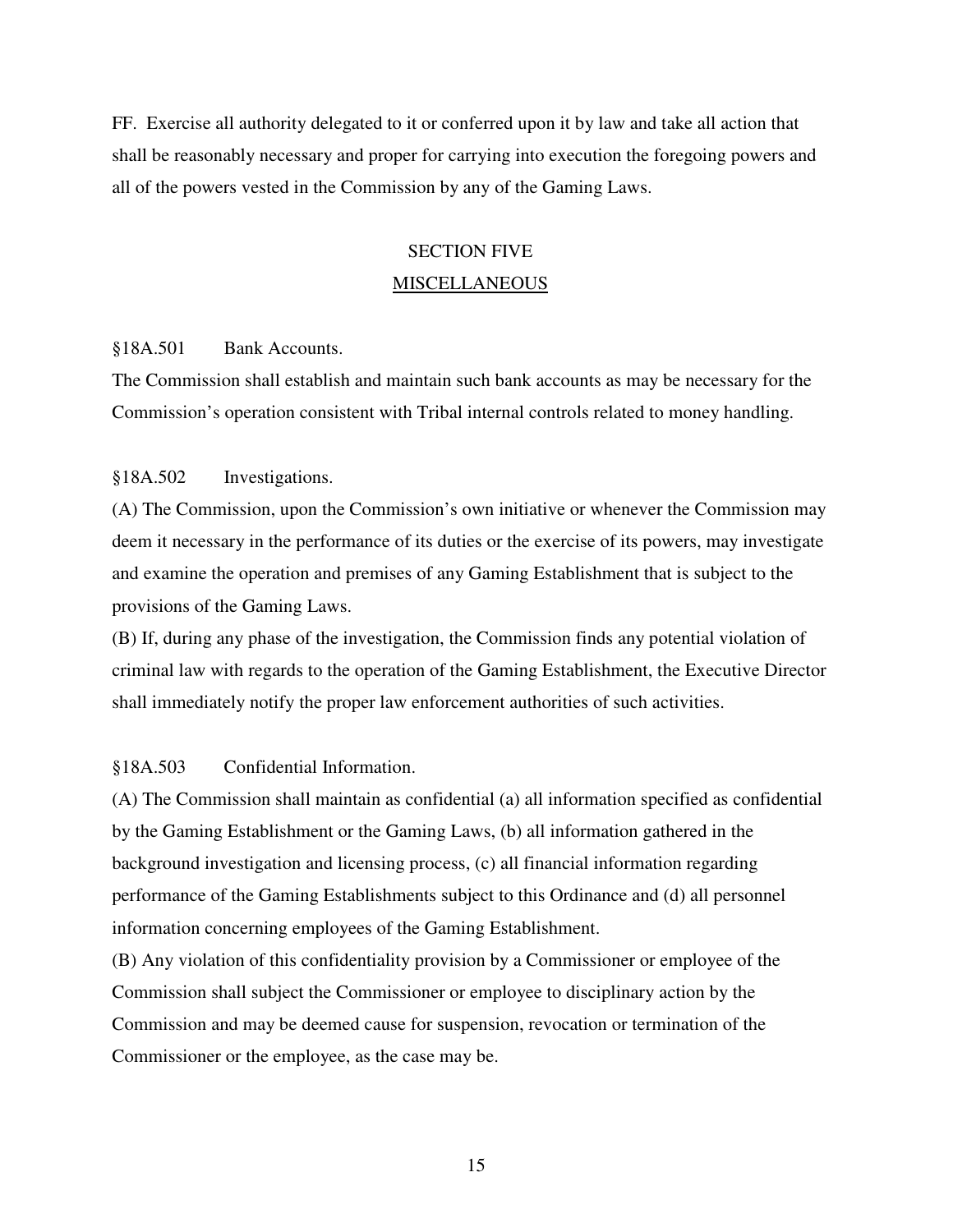#### §18A.504 Record Keeping Requirements.

All applications, documents related to background investigations, decisions of the Commission and other documents related to the purpose and content of this Ordinance shall be retained in the Commission files for a period of at least three (3) years.

# SECTION SIX HEARING PROCEDURES FOR CONTESTED CASES

#### §18A.601 Purpose.

All hearings held by the Commission pursuant to this Ordinance and the Gaming Regulatory Ordinance shall be conducted pursuant to the provisions of this Section. The hearings shall be private and closed and all matters occurring during the course of these hearings shall be confidential.

#### §18A.602 Petition.

(A) A person who seeks to commence a Contested Case before the Commission shall submit a written petition to the Executive Director. The petition shall set forth all of the following:

- (1) Facts or conduct that warrants a Contested Case.
- (2) Specific sections of applicable rules and statutes.
- (3) The remedies sought.
- (4) The identities of the persons involved.
- (B) The Commission may commence a Contested Case on the Commission's own motion.

#### §18A.603 Answer.

(A) The respondent to the petition or complaint shall file an answer to the petition or complaint with the Executive Director no later than twenty (20) days after the respondent has been served with the petition or complaint.

(B) The answer shall be in writing and admit or deny the allegations contained in the petition.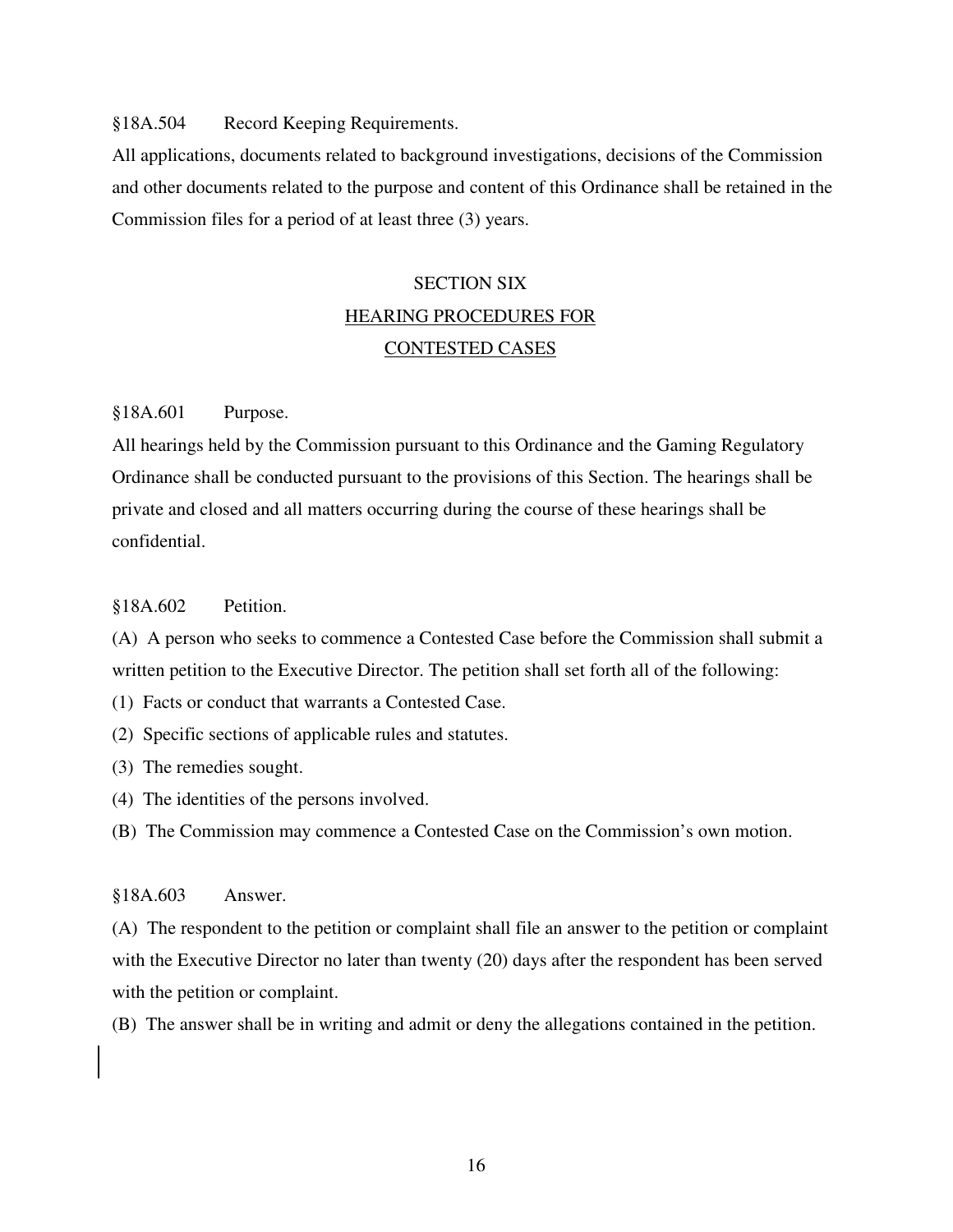#### §18A.604 Notice of Hearing.

(A) The Executive Director shall provide all parties involved in the proceeding with advance notice of the time, place and nature of the hearing. The hearing date shall be no less than sixty (60) days of the date of the petition or complaint.

(B) Service of the notice of the hearing shall be by personal service or by registered or certified mail, return receipt requested.

#### §18A.605 Procedural Rules.

(A) If the petitioner fails to appear at a hearing after proper service of notice, the Commission, if adjournment is not granted, shall dismiss the petition.

(B) If the respondent fails to appear at a hearing after proper service of notice, the Commission, upon motion by petitioner, may grant the relief requested upon showing of good cause therefore.

(C) A quorum of the Commission shall be required for the hearing. A simple majority of the members of the Commission shall constitute a quorum. The hearing may be adjourned from time to time until a quorum is obtained.

(D) All hearings shall be recorded or transcribed by the Secretary by tape recording or other mechanical device, for the purpose of the Commission's decision. A copy of the entire record or any part thereof shall be furnished to the parties upon written request therefore and payment of the costs thereof.

(E) The parties may be represented at the hearing by an attorney at the parties' own expense.

(F) The burden of proof shall be on the petitioner to present sufficient evidence to proof the petitioner's case by clear and convincing evidence. The petitioner shall present its argument and evidence first, followed by the respondent.

#### §18A.606 Evidentiary Rules.

(A) The Commission shall give effect to the rules of privilege recognized by law.

(B) Each party shall be afforded the opportunity to present evidence on issues of fact, and oral and written arguments on issues of law and policy during the hearing. The Commission shall give proper effect to evidence presented at the hearing.

(C) Each party may cross-examine the other party's witnesses.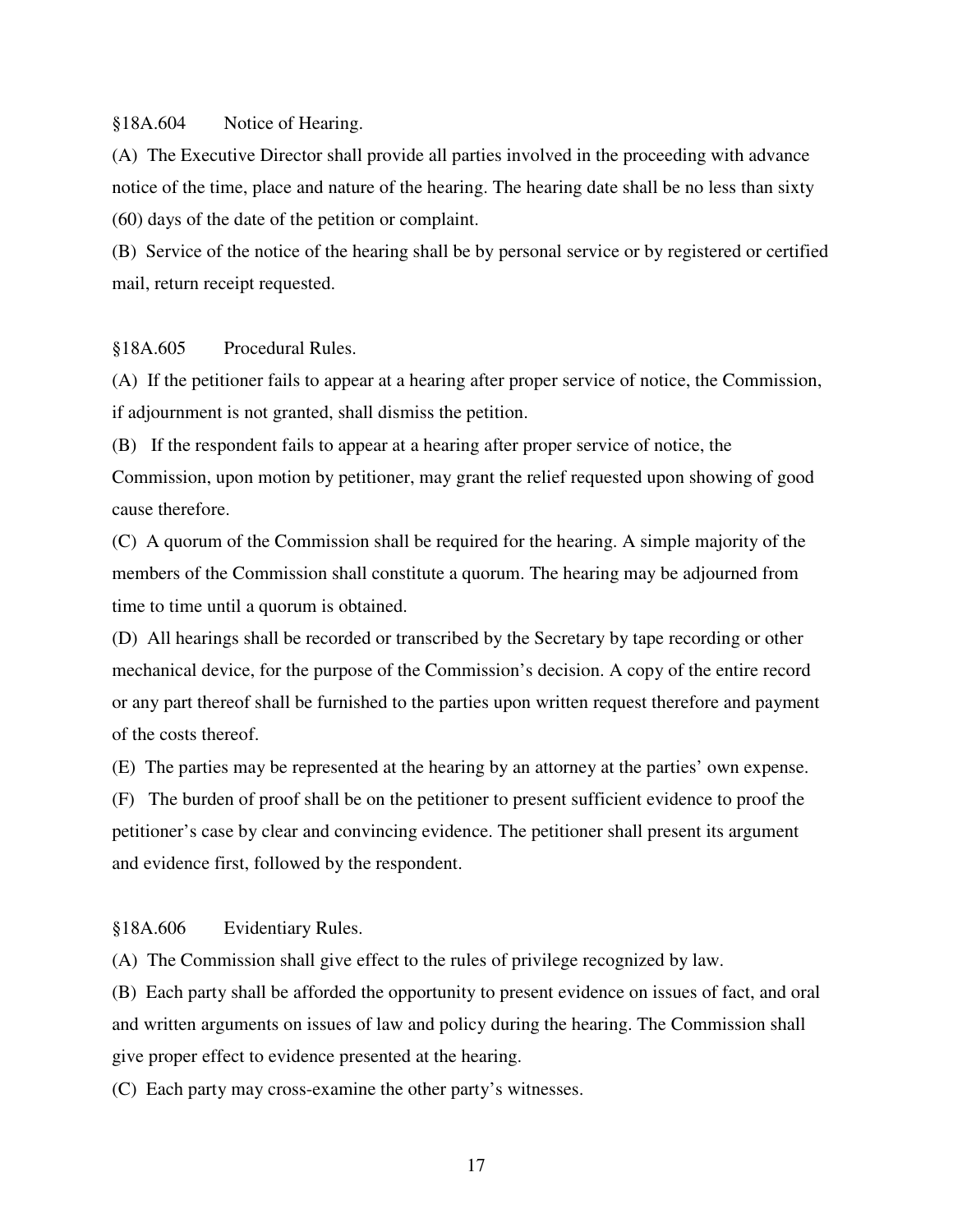(D) All evidence shall be part of the record in the case. No factual information not part of the record shall be considered in the determination of the case.

(E) The Commission shall require the production of any documents relevant to issues raised at the hearing if required by a party to the proceeding.

(F) Subject to the requirements of this Section, when a hearing must be expedited and the interests of the parties will not be prejudiced substantially, any part of the evidence may be received in written form.

§18A.607 Oaths-Subpoenas-Witness Fees-Depositions.

(A) The Commission shall administer oaths and take the testimony of any person under oath.

(B) The failure of a person to obey a subpoena issued pursuant to Subsection 18A.401(DD) may be punished as contempt of court as provided by tribal law.

(C) Fees for witnesses and the production of documents shall be as set forth by the Commission and shall be paid by the party for whom the witness is subpoenaed or for whom the documents are produced.

(D) The Commission shall have the power to depose witnesses.

§18A.608 Stipulated Disposition of Contested Cases.

 Subject to Subsection 18A.401(S), an informal disposition of any Contested Case may be made by stipulation, agreed settlement, consent order, or default.

§18A.609 Ex Parte Consultation by the Commission.

Members of the Commission shall not communicate, directly or indirectly, in connection with any issue of fact or law, with any person or party or its representative involved in a Contested Case, except after notice and an opportunity for the other party to participate in the communication.

## §18A.610 Decision.

(A) Within thirty (30) days of the hearing, the Commission, by a simple majority of its members present at the hearing, shall issue a written decision.